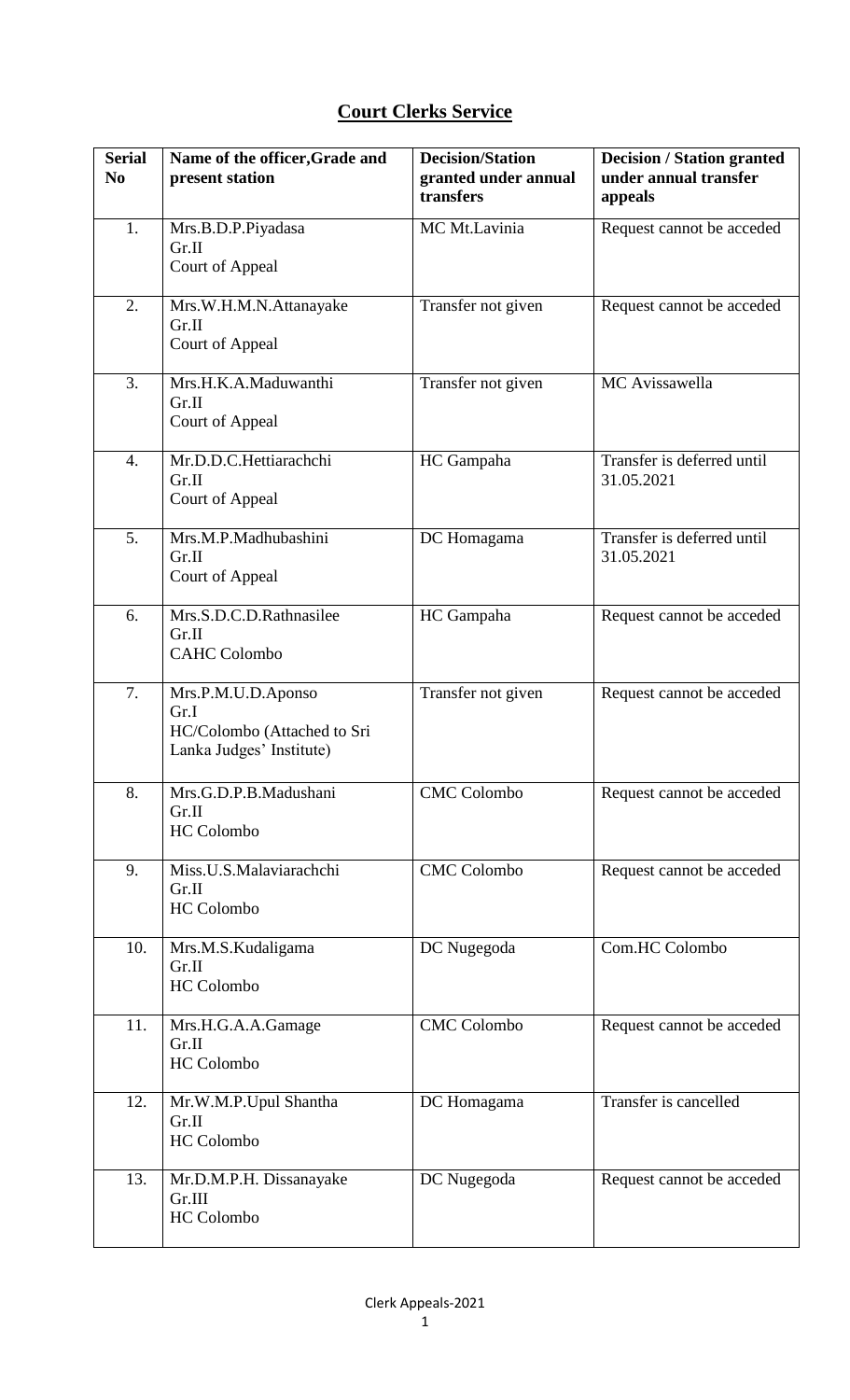| 14. | Ms.J.M.K.S.Jayasekara<br>Gr.I<br><b>HC</b> Colombo       | <b>CMC</b> Colombo                                            | Transfer is deferred for 06<br>months w.e.f.01.04.2021.         |
|-----|----------------------------------------------------------|---------------------------------------------------------------|-----------------------------------------------------------------|
| 15. | Mr.D.D.H.K.Ariyaratne<br>Gr.I<br>Com.HC/Colombo          | DC Colombo                                                    | Request cannot be acceded                                       |
| 16. | Mrs.W.A.A.Udayangani<br>Gr.III<br>DC Colombo             | DC Avissawella                                                | Request cannot be acceded                                       |
| 17. | Mr.W.U.D.Anura Kumara<br>Gr.III<br>DC Colombo            | CAHC/Homagama                                                 | Request cannot be acceded                                       |
| 18. | Mr.M.H.Thushara Karunathilake<br>Gr.III<br>DC Colombo    | MC/Panadura<br>(Transfer is deferred<br>until further notice) | DC Balapitiya<br>(Transfer is deferred until<br>further notice) |
| 19. | Mrs.D.N.R.Ratnayake<br>Gr.III<br><b>CMC</b> Colombo      | <b>CAHC</b> Avissawella                                       | Request cannot be acceded                                       |
| 20. | Mrs.K.A.D.Sujeewani<br>Gr.II<br>CAHC Mt.Lavinia          | DC/MC Kesbewa                                                 | Request cannot be acceded                                       |
| 21. | Mrs.N.G.Nandani<br>Gr.III<br>DC/Mt.Lavinia               | MC Kalutara                                                   | <b>HC</b> Galle                                                 |
| 22. | Mr.G.M.K.Jinasinghe<br>Gr.III<br>MC Mt.Lavinia           | <b>CAHC</b> Avissawella                                       | Request cannot be acceded                                       |
| 23. | Mrs.S.D.Sunethra<br>Gr.II<br>MC Mt.Lavinia               | DC Matugama                                                   | Transfer is deferred for 03<br>months w.e.f.01.04.2021          |
| 24. | Mr.G.M.Kulendra Jinasinghe<br>Gr.III<br>MC Mt.Lavinia    | <b>CAHC</b> Avissawella                                       | Transfer is deferred for 03<br>months w.e.f.01.04.2021.         |
| 25. | Mrs.W.A.M.D.Jayawardhana<br>Gr.III<br>DC/Nugegoda        | HC Hambantota                                                 | Transfer is cancelled                                           |
| 26. | Mrs.M.D.Krishanthi Chandimala<br>Gr.II<br>MC Nugegoda    | DC/MC Kesbewa                                                 | Transfer is deferred for 03<br>months w.e.f.01.04.2021.         |
| 27. | Mrs.D.S.S.D.Gunawardhane<br>Gr.I<br><b>CAHC</b> Kalutara | MC Elpitiya                                                   | Transfer is deferred for 03<br>months w.e.f.01.04.2021.         |
| 28. | Mrs.M.D.C.Cooray<br>Gr.I<br>HC Kalutara                  | MC Mt.Lavinia                                                 | Request cannot be acceded                                       |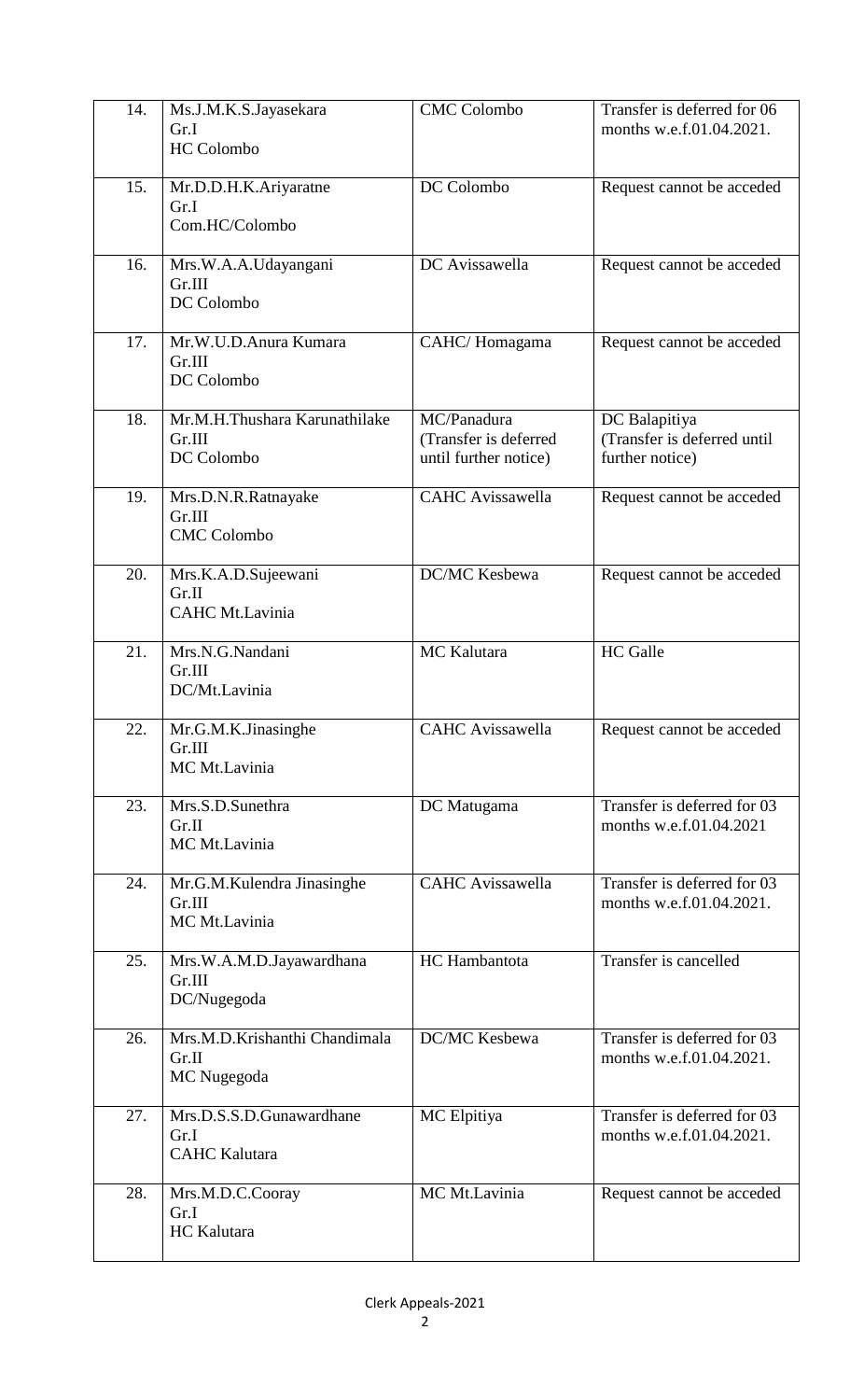| 29. | Mrs.S.K.Y.Gayani                         | DC/Horana              | DC Matugama                                    |
|-----|------------------------------------------|------------------------|------------------------------------------------|
|     | Gr.II                                    |                        |                                                |
|     | MC/Kalutara                              |                        |                                                |
|     |                                          |                        |                                                |
| 30. | Mrs.C.Aluthge                            | MC/Panadura            | Request cannot be acceded                      |
|     | Gr.I                                     |                        |                                                |
|     | DC/MC Kesbewa                            |                        |                                                |
| 31. | Mrs.P.K.E.Srimalee                       | MC Panadura            | Request cannot be acceded                      |
|     | Gr.II                                    |                        |                                                |
|     | DC Horana                                |                        |                                                |
|     |                                          |                        |                                                |
| 32. | Mrs.H.W.V.Priyanthi                      | MC Matugama            | Request cannot be acceded                      |
|     | Gr.II                                    |                        |                                                |
|     | DC Horana                                |                        |                                                |
| 33. | Mrs.K.D.N.Shalika                        | MC Panadura            | Request cannot be acceded                      |
|     | Gr.II                                    |                        |                                                |
|     | DC Matugama                              |                        |                                                |
|     |                                          |                        |                                                |
| 34. | Mrs.W.V.P.I. Surangi                     | Transfer not given     | MC Panadura                                    |
|     | Gr.II                                    |                        |                                                |
|     | DC Matugama                              |                        |                                                |
| 35. | Mrs.P.I.Nishshanka                       | MC Kalutara            | Request cannot be acceded                      |
|     | Gr.II                                    |                        |                                                |
|     | MC Matugama                              |                        |                                                |
|     |                                          |                        |                                                |
| 36. | Mrs.A.K.Swarna                           | Transfers not given    | HC Balapitiya                                  |
|     | Gr.III<br>HC/Panadura                    |                        | (Transfer is deferred until<br>further notice) |
|     |                                          |                        |                                                |
| 37. | Mrs.J.M.P.Kosala                         | Transfer not given     | Request cannot be acceded                      |
|     | Gr.I                                     |                        |                                                |
|     | DC Panadura                              |                        |                                                |
|     |                                          |                        |                                                |
| 38. | Mrs.K.V.G.Rasika Priyadarshani<br>Gr.III | Transfer not given     | DC Matara<br>(Transfer is deferred until       |
|     | DC Panadura                              |                        | further notice)                                |
|     |                                          |                        |                                                |
| 39. | Mrs.S.D.Buddhika Nishanthi               | Transfer not given     | DC Matara                                      |
|     | Gr.III                                   |                        | (Transfer is deferred until                    |
|     | DC Panadura                              |                        | further notice                                 |
|     |                                          |                        |                                                |
| 40. | Mrs.K.K.I.Priyadarshani<br>Gr.III        | Transfer not given     | HC Balapitiya<br>(Transfer is deferred until   |
|     | MC Panadura                              |                        | further notice                                 |
|     |                                          |                        |                                                |
| 41. | Mrs.Y.H.Anoma Priyangani                 | Transfer not given     | <b>HC</b> Galle                                |
|     | Gr.III                                   |                        | (Transfer is deferred until                    |
|     | MC Panadura                              |                        | further notice                                 |
|     | Mrs.M.P.N.D.Siriwardhana                 |                        |                                                |
| 42. | Gr.I                                     | <b>Court of Appeal</b> | DC/MC Minuwangoda                              |
|     | HC/Gampaha                               |                        |                                                |
|     |                                          |                        |                                                |
| 43. | Mr.D.R.K.R.B.Dissanayake                 | Transfer not given     | DC Kegalle                                     |
|     | Gr.II                                    |                        | (Transfer is deferred until                    |
|     | HC Gampaha                               |                        | further notice)                                |
|     |                                          |                        |                                                |
|     |                                          |                        |                                                |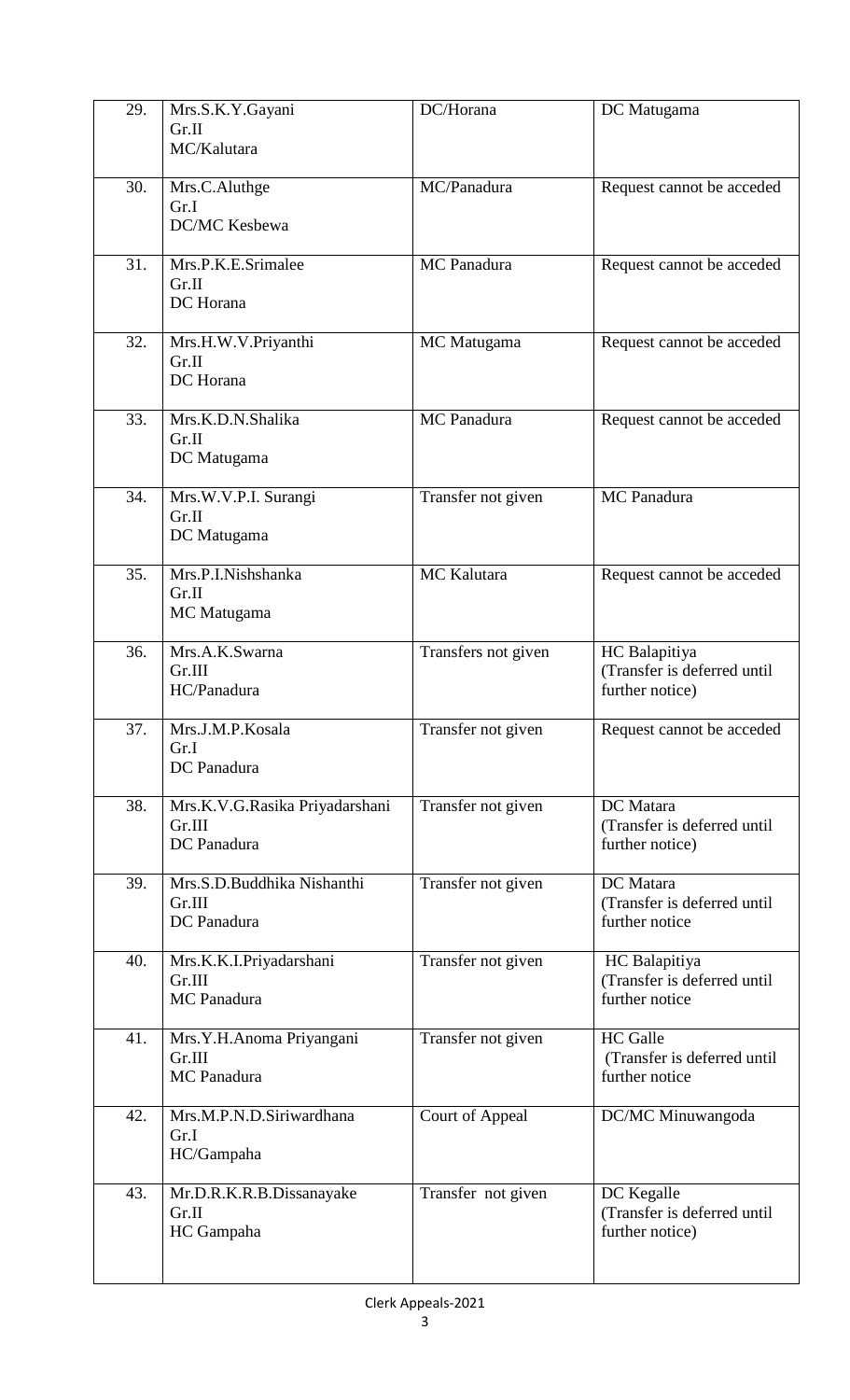| 44. | Mrs.M.M.Priyani Damayanathi<br>Gr.I<br>HC Gampaha     | DC/MC Pugoda       | Request cannot be acceded                                           |
|-----|-------------------------------------------------------|--------------------|---------------------------------------------------------------------|
| 45. | Mrs.I.A.M.Lakmali<br>Gr.III<br>MC Gampaha             | DC/MC Warakapola   | Deferment of the transfer is<br>cancelled w.e.f.01.04.2021.         |
| 46. | Mr.N.M.G.M.Jayaratne<br>Gr.II<br>DC/MC Attanagalle    | DC/MC Pugoda       | Transfer is deferred for 03<br>months w.e.f.01.04.2021.             |
| 47. | Mrs.G.N.K.Galtampitiya<br>Gr.II<br>MC/Mahara          | Transfer not given | Request cannot be acceded                                           |
| 48. | Mr.G.S.Pathmasiri<br>Gr.III<br>MC/Mahara              | Transfer not given | MC Gampaha                                                          |
| 49. | Mrs.R.H.I.Priyadarshani<br>Gr.III<br>HC Negombo       | Transfer not given | MC Gampaha                                                          |
| 50. | Mr.R.H.D.S.Jayaratne<br>Gr.III<br>DC Negombo          | Transfer not given | DC/MC Minuwangoda<br>(Transfer is deferred until<br>further notice) |
| 51. | Mrs.H.A.K.L.Jayawardhane<br>Gr.I<br>DC/MC Minuwangoda | DC/MC Attanagalla  | Request cannot be acceded                                           |
| 52. | Mrs.G.A.D.Damayanthi<br>Gr.I<br>DC/MC Minuwangoda     | MC Negombo         | Transfer is cancelled                                               |
| 53. | Mr.W.P.Niroshan<br>Gr.II<br>HC/Avissawella            | Transfer not given | Request cannot be acceded                                           |
| 54. | Mrs.S.H.C.Subhashini<br>Gr.II<br>DC Avissawella       | DC/MC Ruwanwella   | Request cannot be acceded                                           |
| 55. | Mrs.H.C.R.Perera<br>Gr.I<br>DC Avissawella            | MC Homagama        | Request cannot be acceded                                           |
| 56. | Mrs.K.A.N.S.G.Kiribathgoda<br>Gr.I<br>DC/Avissawella  | MC Homagama        | Request cannot be acceded                                           |
| 57. | Mrs.W.M.C.Wijesinghe<br>Gr.I<br>DC/Avissawella        | DC/Embilipitiya    | Request cannot be acceded                                           |
| 58. | Mrs.Indrani Weerathunga<br>Gr.II<br>DC/Avissawella    | MC Homagama        | DC/MC/Ruwanwella                                                    |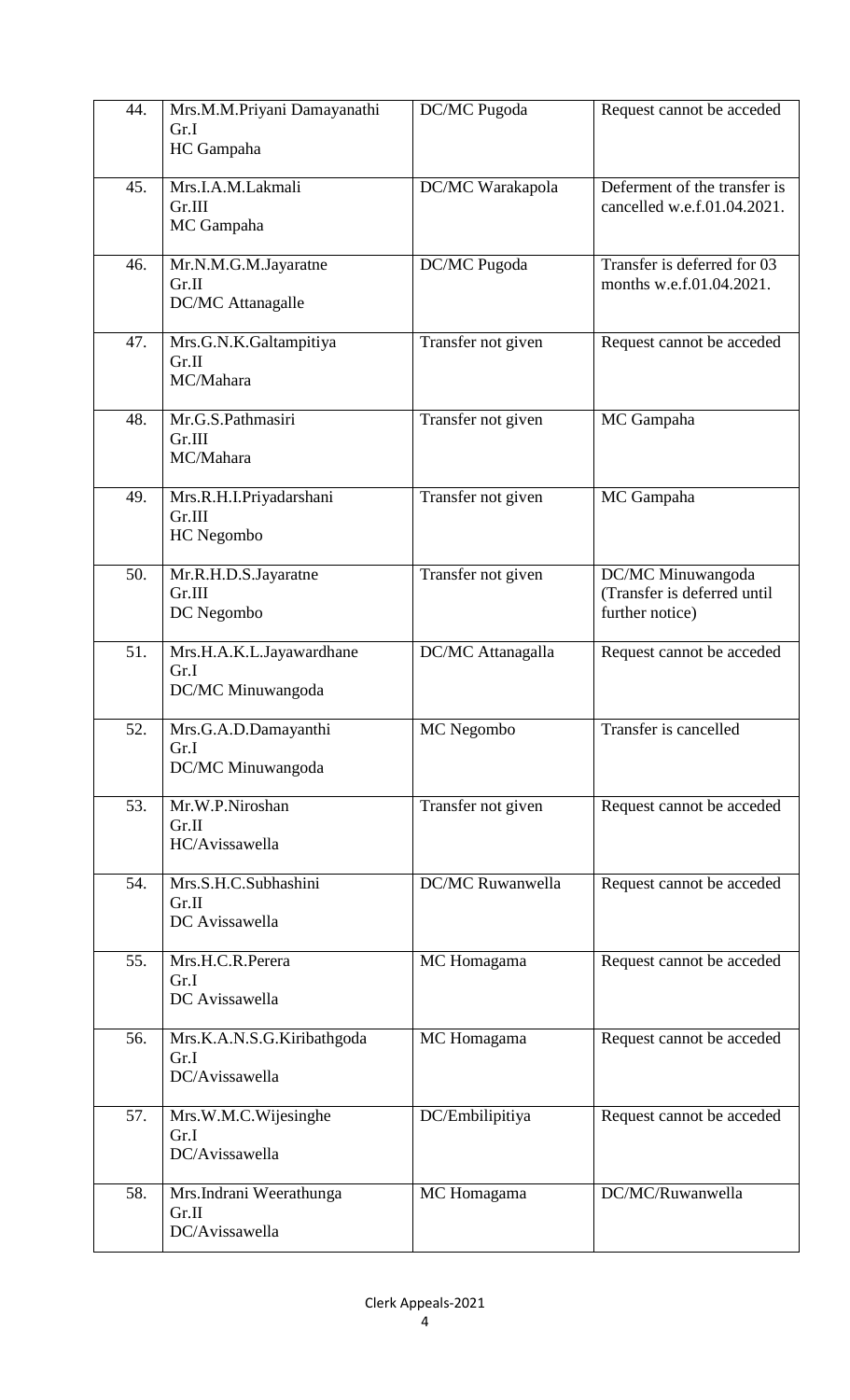| 59. | Mr.P.M.S.M. Palihakoon<br>Gr.I<br>MC Avissawella | <b>CAHC Colombo</b>   | Request cannot be acceded                              |
|-----|--------------------------------------------------|-----------------------|--------------------------------------------------------|
| 60. | Mr.M.G.H.S.Abeynayake<br>Gr.III<br>HC Homagama   | Transfer not given    | Request cannot be acceded                              |
| 61. | Mrs.R.A.L.V.Ranasinghe<br>Gr.II<br>DC Homagama   | Transfer not given    | Request cannot be acceded                              |
| 62. | Mrs.R.D.N.Rathnamalee<br>Gr.II<br>DC Homagama    | DC Colombo            | Request cannot be acceded                              |
| 63. | Mr.Dinesh Wilwaraarachchi<br>Gr.I<br>MC Homagama | <b>HC</b> Avissawella | Transfer is deferred for 03<br>months w.e.f.01.04.2021 |
| 64. | Mr.N.E.C.Jayasekara<br>Gr.II<br>HC Balapitiya    | MC/Galle              | Request cannot be acceded                              |
| 65. | Miss.K.M.Gunasekara<br>Gr.I<br>HC Balapitiya     | DC/MC Baddegama       | Request cannot be acceded                              |
| 66. | Mrs.W.C.S.de Zoysa<br>Gr.II<br>DC/Balapitiya     | DC Matara             | Request cannot be acceded                              |
| 67. | Mrs.K.G.Sriyalatha<br>Gr.I<br>DC Balapitiya      | DC/MC Baddegama       | Request cannot be acceded                              |
| 68. | Mrs.M.G.Sharnika<br>Gr.III<br>DC Balapitiya      | Transfer not given    | Request cannot be acceded                              |
| 69. | Mr.B.A.J.Ruwan<br>Gr.I<br>MC/Balapitiya          | Transfer not given    | Request cannot be acceded                              |
| 70. | Mrs.P.H.W.D.Jayathilaka<br>Gr.I<br>MC/Balapitiya | DC/Kalutara           | DC/Elpitiya                                            |
| 71. | Mr.C.R.Senevirathne<br>Gr.I<br><b>HC</b> Galle   | DC/MC Udugama         | Request cannot be acceded                              |
| 72. | Mrs.K.A.T.Nisansala<br>Gr.II<br><b>HC</b> Galle  | DC/MC Baddegama       | Request cannot be acceded                              |
| 73. | Mr.L.K.Paragahawatta<br>Gr.II<br>DC Galle        | DC/MC Baddegama       | Request cannot be acceded                              |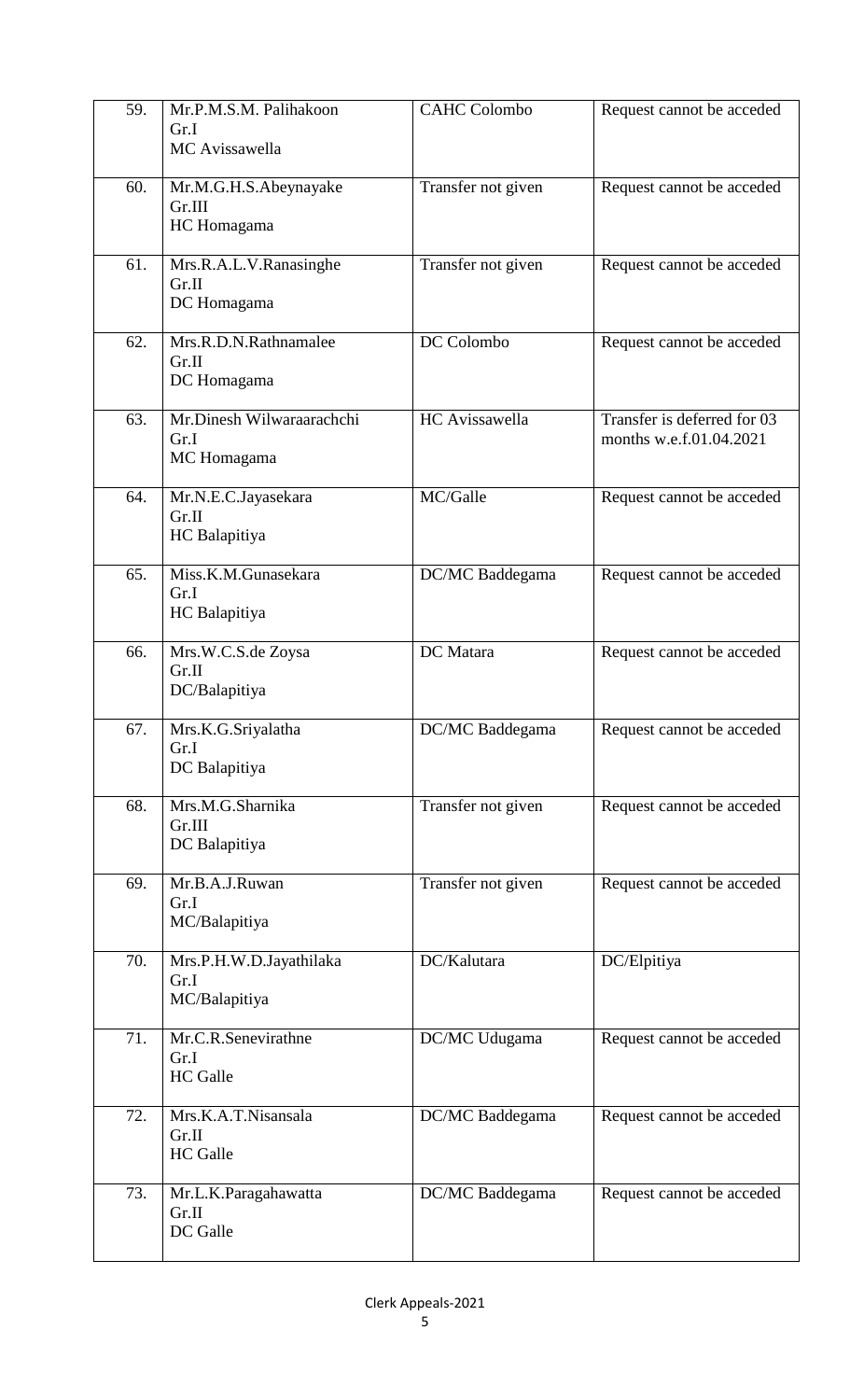| 74. | Mr.P.G.C.L.Nanayakkara<br>Gr.II<br>MC Galle             | DC/MC Udugama        | Request cannot be acceded |
|-----|---------------------------------------------------------|----------------------|---------------------------|
| 75. | Mrs.P.K.K.Ramesha<br>Gr.II<br>DC Elpitiya               | Transfer not given   | Request cannot be acceded |
| 76. | Mr.N.W.A.S.P.Gunasekara<br>Gr.II<br>MC Elpitiya         | DC/MC Udugama        | Request cannot be acceded |
| 77. | Mrs.K.A.L.Kumari<br>Gr.II<br>MC Elpitiya                | Transfer not given   | Request cannot be acceded |
| 78. | Mrs.P.G.Samanthika<br>Gr.I<br>DC/MC Baddegama           | MC Balapitiya        | Request cannot be acceded |
| 79. | Mrs.E.P.Gunaseeli<br>Gr.I<br>DC/MC Baddegama            | DC Galle             | Request cannot be acceded |
| 80. | Miss.H.S.P.G.Chandima<br>Gr.I<br>DC/MC Udugama          | HC Anuradhapura      | MC Elpitiya               |
| 81. | Mrs.K.G.N.Sandamali<br>Gr.I<br>DC/MC Udugama            | DC/MC Baddegama      | Request cannot be acceded |
| 82. | Mrs.K.L.N.Lakmali<br>Gr.II<br>DC/MC Udugama             | DC Balapitiya        | Request cannot be acceded |
| 83. | Mrs.P.S.W.Gunawardhana<br>Gr.III<br>DC/MC Udugama       | Transfer not given   | Request cannot be acceded |
| 84. | Mrs.S.Mayakaduwa<br>Gr.II<br><b>HC</b> Matara           | MC Galle             | Request cannot be acceded |
| 85. | Mrs.D.A.S.Dilrukshi<br>Gr.II<br><b>HC</b> Matara        | DC/MC Walasmulla     | Request cannot be acceded |
| 86. | Mrs.D.G.N.K.<br>Abeygunawardhana<br>Gr.I<br>CAHC/Matara | HC/Tangalle          | Request cannot be acceded |
| 87. | Mrs.R.L.S.Prasanthi<br>Gr.I<br><b>CAHC</b> Matara       | DC/MC Walasmulla     | Request cannot be acceded |
| 88. | Mr.A.K.A.Thilakasiri<br>Gr.II<br>MC Matara              | <b>CAHC</b> Tangalle | Request cannot be acceded |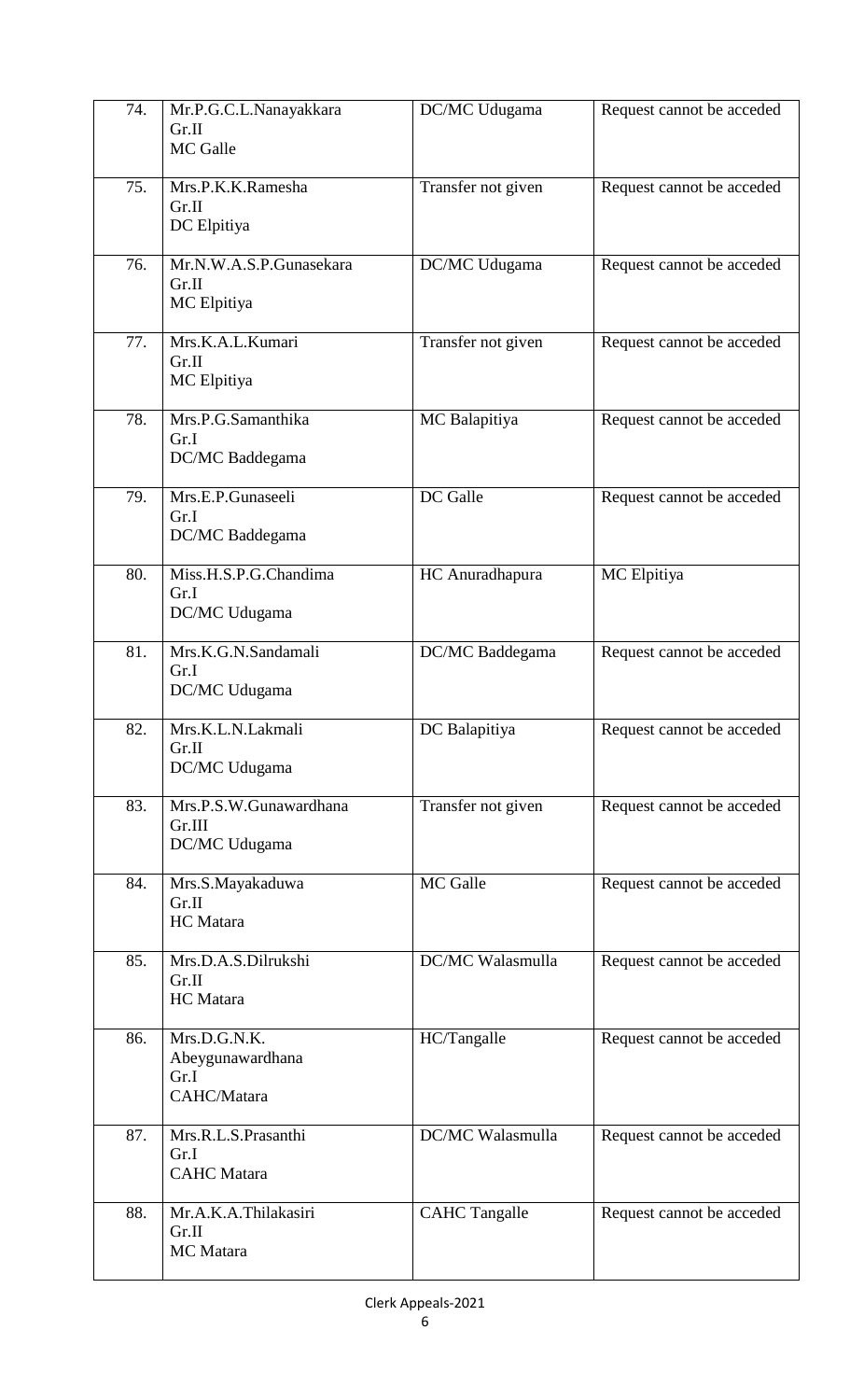| 89.  | Mr.I.L.Siribaddana<br>Gr.II<br>MC Matara                | MC Deiyandara        | Request cannot be acceded                              |
|------|---------------------------------------------------------|----------------------|--------------------------------------------------------|
| 90.  | Mrs.W.A.Nalani<br>Gr.I<br>MC Matara                     | HC Tangalle          | Transfer is cancelled                                  |
| 91.  | Mr.C.Wimalagunarathne<br>Gr.II<br>MC Matara             | Transfer not given   | Request cannot be acceded                              |
| 92.  | Mrs.A.K.P.Madhubhashini<br>Gr.I<br>MC Deiyandara        | Transfer not given   | Request cannot be acceded                              |
| 93.  | Mrs.H.A.Wasanthi<br>Gr.I<br>DC/MC Tissamaharama         | <b>HC</b> Tangalle   | Transfer is deferred for 03<br>months w.e.f.01.04.2021 |
| 94.  | Mrs.H.W.D.Madurangi<br>Gr.II<br>HC Tangalle             | MC Deiyandara        | Request cannot be acceded                              |
| 95.  | Mrs.P.M.B.B.L.de Silva<br>Gr.II<br><b>CAHC Tangalle</b> | DC Matara            | <b>HC</b> Galle                                        |
| 96.  | Mr.S.D.S.Jayasekara<br>Gr.II<br>DC/MC Tangalle          | DC Nuwara Eliya      | Request cannot be acceded                              |
| 97.  | Mrs.H.L.N.Pradeepika<br>Gr.I<br>DC/MC Tangalle          | Transfer not given   | Request cannot be acceded                              |
| 98.  | Mrs.I.T.Weerasinghe<br>Gr.I<br>DC/MC Tangalle           | Transfer not given   | Request cannot be acceded                              |
| 99.  | Mrs.G.L.A.Thakshila Kumari<br>Gr.II<br>DC/MC Walasmulla | DC/MC Hambantota     | DC/MC Tangalle                                         |
| 100. | Mrs.H.N.K.Kanchana Mala<br>Gr.III<br>HC Hambantota      | Transfer not given   | Request cannot be acceded                              |
| 101. | Mrs.A.A.H.C. Amarakoon<br>Gr.III<br>HC Hambantota       | Transfer not given   | Request cannot be acceded                              |
| 102. | Mr.Susira Gunaratne<br>Gr.I<br>HC Hambantota            | MC Angunukolapelessa | Transfer is cancelled                                  |
| 103. | Mrs.W.P.Mihirani<br>Gr.II<br>DC/MC Hambantota           | MC Embilipitiya      | Request cannot be acceded                              |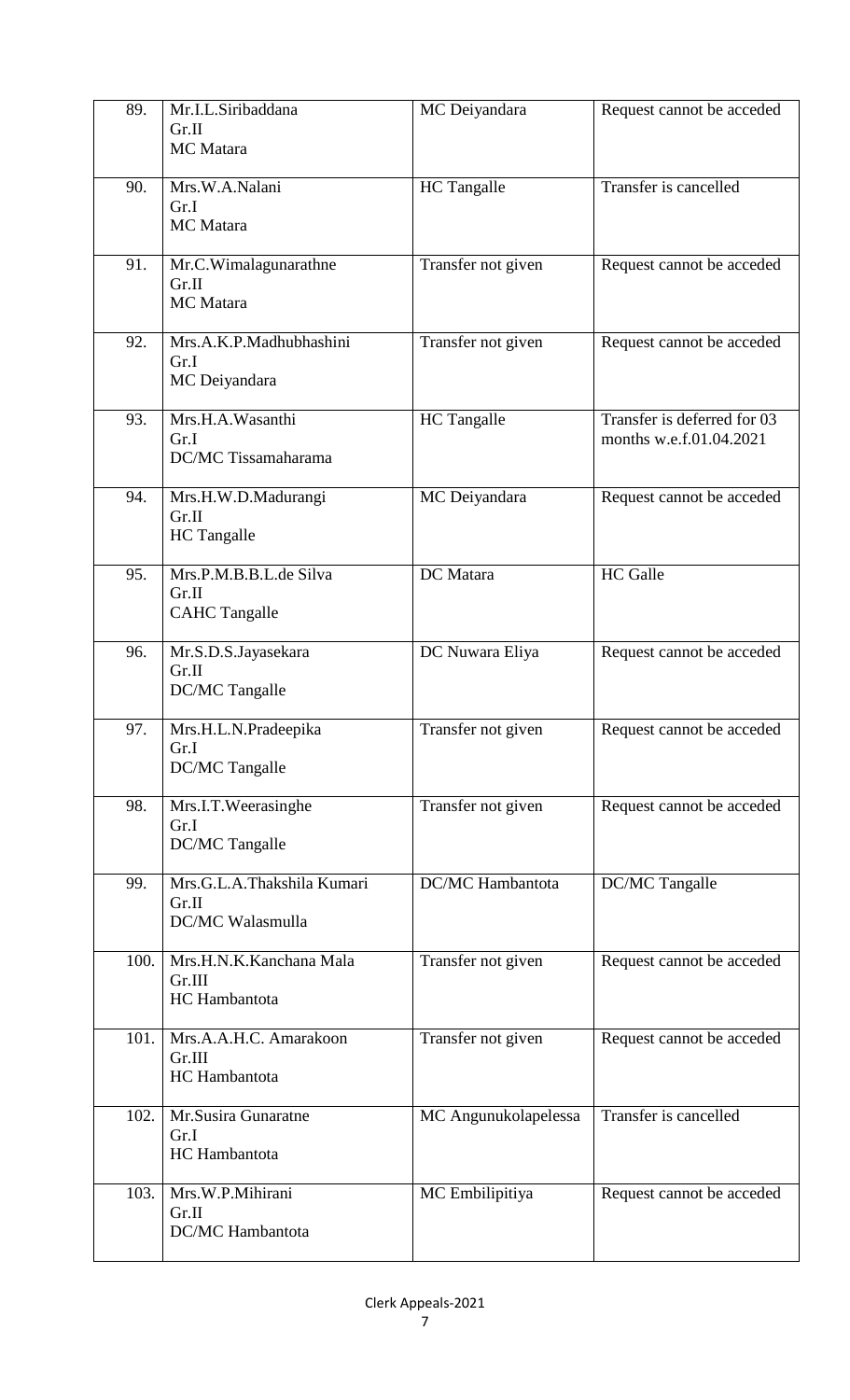| 104. | Mrs.G.R.T.S.Bandara<br>Gr.III<br>DC/MC Hambantota    | Transfer not given  | Request cannot be acceded                                    |
|------|------------------------------------------------------|---------------------|--------------------------------------------------------------|
| 105. | Mrs.R.M.A.Shrimali<br>Gr.I<br><b>HC</b> Kandy        | DC Kurunegala       | Request cannot be acceded                                    |
| 106. | Mr.R.A.R.C.Rajapaksha<br>Gr.I<br>DC Kandy            | <b>CAHC</b> Kegalle | DC/MC Teldeniya                                              |
| 107. | Mrs.K.M.S.N.Kumari<br>Gr.II<br>DC Kandy              | DC/MC Teldeniya     | <b>DC/MC</b> Matale                                          |
| 108. | Mrs.S.M.N.W. Wijeratne<br>Gr.I<br>DC Kandy           | MC Naula            | Request cannot be acceded                                    |
| 109. | Mr.R.A.R.C.Rajapaksha<br>Gr.I<br>DC Kandy            | <b>CAHC</b> Kegalle | Transfer is deferred for 03<br>months w.e.f.01.04.2021       |
| 110. | Mrs.W.M.I.K. Weerasinghe<br>Gr.II<br>MC/Kandy        | Transfer not given  | Request cannot be acceded                                    |
| 111. | Mr.J.M.Karunasena<br>Gr.II<br>HC Nuwara Eliya        | Transfer not given  | Request cannot be acceded                                    |
| 112. | Mrs.W.M.S.C.Dharmapala<br>Gr.III<br>HC Nuwara Eliya  | Transfer not given  | Request cannot be acceded                                    |
| 113. | Mr.H.M.W.L.Bandara<br>Gr.III<br>HC Nuwara Eliya      | Transfer not given  | Request cannot be acceded                                    |
| 114. | Mrs.S.Anulawathi<br>Gr.III<br>HC Nuwara Eliya        | Transfer not given  | Request cannot be acceded                                    |
| 115. | Mrs.R.M.G.K.Karunaratne<br>Gr.III<br>HC Nuwara Eliya | Transfer not given  | Request cannot be acceded                                    |
| 116. | Mrs.R.M.K.K.Rathnayake<br>Gr.II<br>DC Nuwara Eliya   | Transfer not given  | DC Badulla<br>(Transfer is deferred until<br>further notice) |
| 117. | Mrs.R.M.N.K.Ratnayake<br>Gr.III<br>DC Nuwara Eliya   | Transfer not given  | Request cannot be acceded                                    |
| 118. | Mr.A.M.K.P.Bandara<br>Gr.II<br>DC Nuwara Eliya       | DC/MC Walapane      | Transfer is cancelled                                        |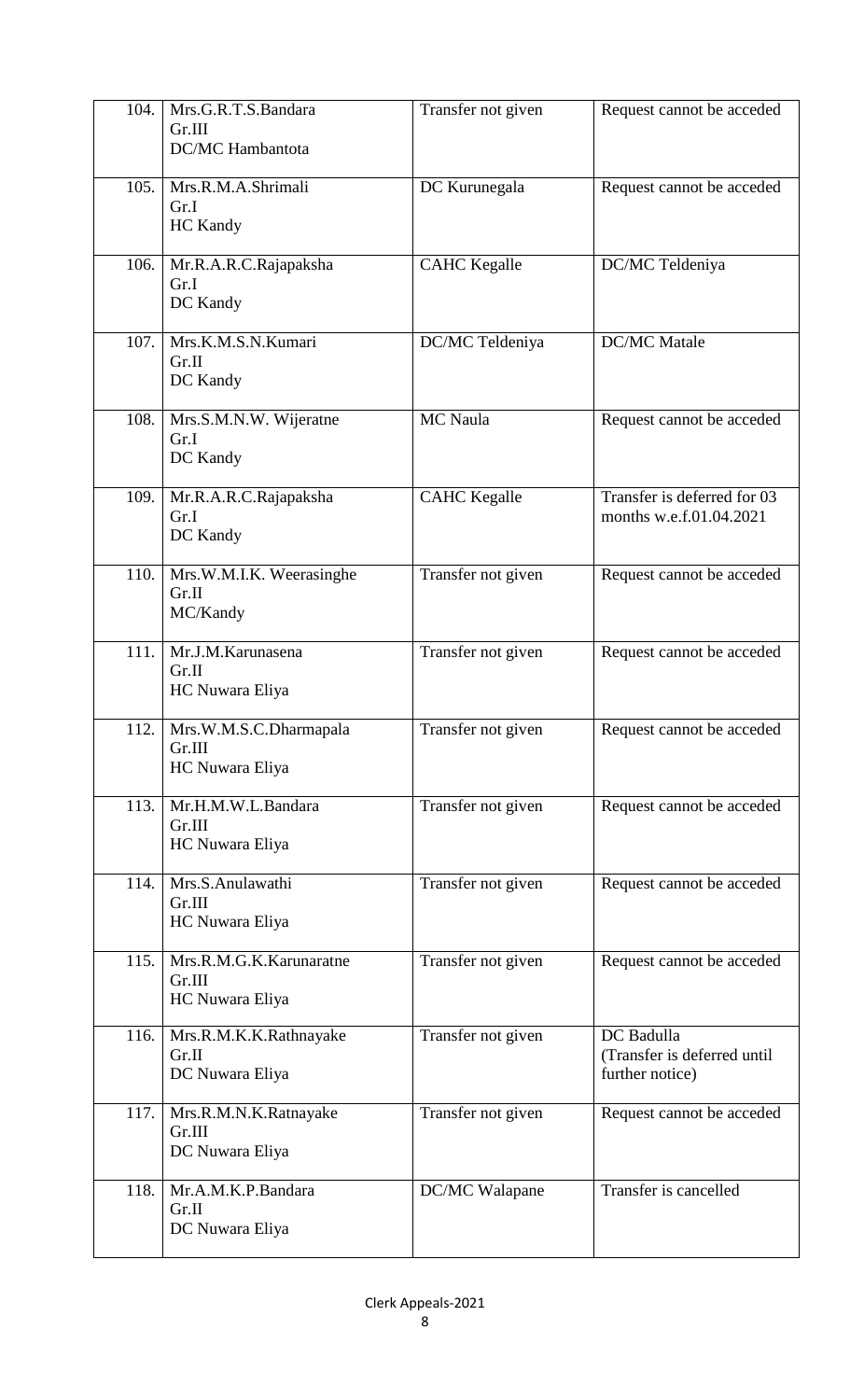| 119. | Mr.Y.M.S.Pushpakumara<br>Gr.II<br>DC Nuwara Eliya      | Transfer not given | Request cannot be acceded                                             |
|------|--------------------------------------------------------|--------------------|-----------------------------------------------------------------------|
| 120. | Mrs.U.D.J.P.Udawatta<br>Gr.II<br>MC Nuwara Eliya       | DC/MC Walapane     | <b>DC/MC Hatton</b><br>(Transfer is deferred until<br>further notice) |
| 121. | Mr.W.M.Priyankara<br>Gr.III<br>MC Nuwara Eliya         | Transfer not given | Request cannot be acceded                                             |
| 122. | Mrs.W.M.C.J.M.Wijethunga<br>Gr.II<br>MC Nuwara Eliya   | DC/MC Walapane     | <b>CAHC Badulla</b><br>(Transfer is deferred until<br>further notice) |
| 123. | Mrs.W.G.A.Nishanthi<br>Gr.I<br>DC/MC Walapane          | MC/Nuwara Eliya    | <b>HC</b> Kandy<br>(Transfer is deferred until<br>further notice)     |
| 124. | Mr.B.C.L.Bandarawatta<br>Gr.III<br>DC/MC Walapane      | Transfer not given | Request cannot be acceded                                             |
| 125. | Mr.A.J.M.A.I.U. Jayasekara<br>Gr.III<br>DC/MC Walapane | Transfer not given | Request cannot be acceded                                             |
| 126. | Mr.D.D.I.Ariyadasa<br>Gr.III<br>DC/MC Walapane         | DC/MC Monaragala   | Request cannot be acceded                                             |
| 127. | Mrs.B.G.N.K.Dunukedeniya<br>Gr.I<br>DC/MC Nawalapitiya | DC Kandy           | Request cannot be acceded                                             |
| 128. | Mr.S.G.R.Marasinghe<br>Gr.III<br><b>DC/MC</b> Hatton   | Transfer not given | Request cannot be acceded                                             |
| 129. | Mrs.I.P.S.Dilrukshi<br>Gr.III<br><b>DC/MC Hatton</b>   | Transfer not given | Request cannot be acceded                                             |
| 130. | Mrs.K.G.D.K.Kumari<br>Gr.III<br><b>DC/MC Hatton</b>    | Transfer not given | Request cannot be acceded                                             |
| 131. | Mrs.G.G.S.P.Kumari<br>Gr.III<br><b>DC/MC</b> Hatton    | Transfer not given | <b>CAHC</b> Kegalle<br>(Transfer is deferred until<br>further notice) |
| 132. | Mrs.E.G.I.S.Kumara<br>Gr.I<br>MC/Naula                 | DC/MC Dambulla     | Request cannot be acceded                                             |
| 133. | Mrs.U.M.D.K.Abeyrathne<br>Gr.I<br>DC/MC Dambulla       | MC Naula           | Request cannot be acceded                                             |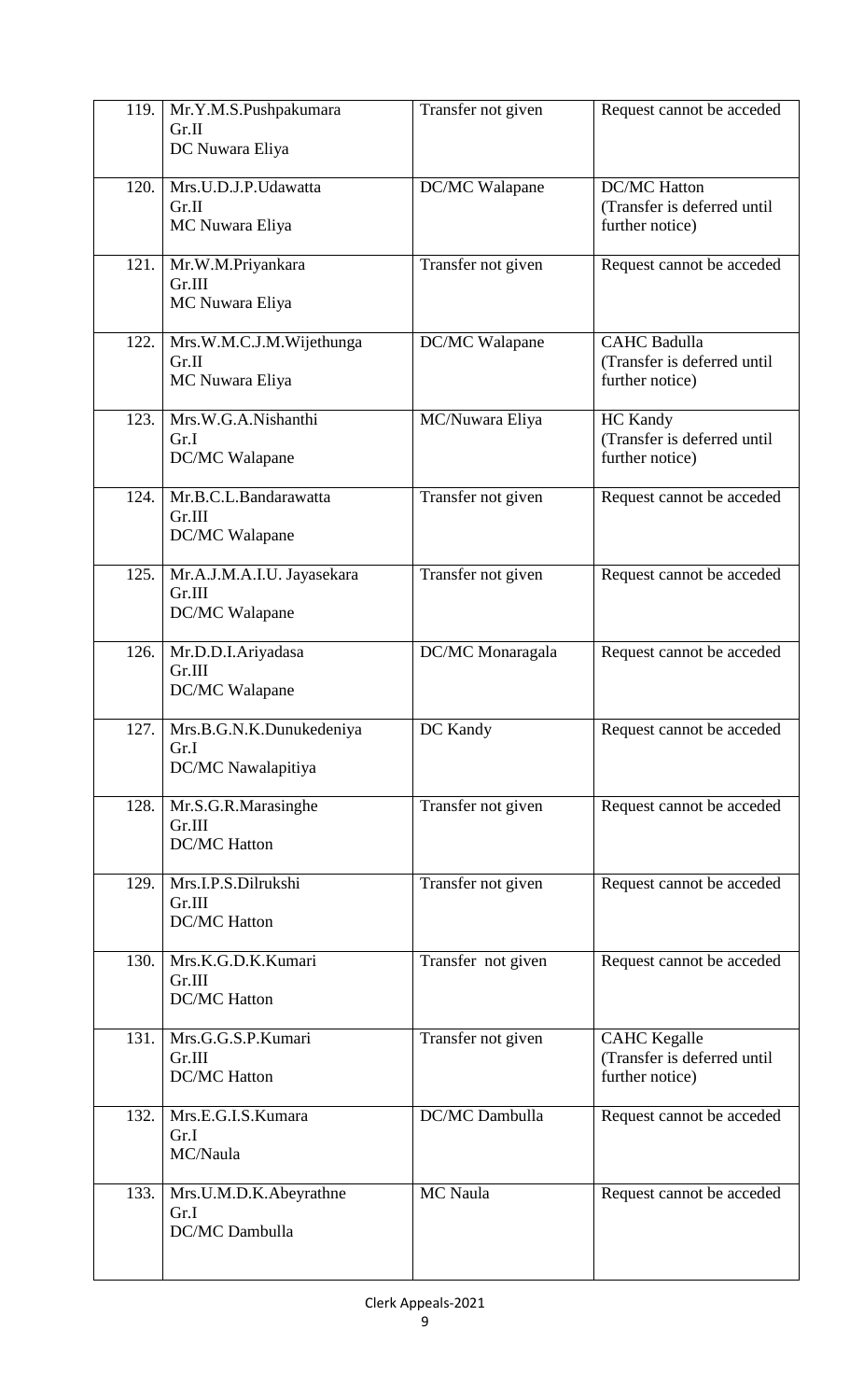| 134. | Mrs.T.M.N.Kalhari<br>Gr.I<br>DC/MC Dambulla                   | MC Naula                | Request cannot be acceded |
|------|---------------------------------------------------------------|-------------------------|---------------------------|
| 135. | Mrs.H.W.Jayanika Rupasinghe<br>Gr.II<br><b>CAHC</b> Ratnapura | MC Avissawella          | Transfer is cancelled     |
| 136. | Mrs.N.K.Nishanthi<br>Gr.II<br>HC Ratnapura                    | Transfer not given      | MC/Awissawella            |
| 137. | Mrs.K.H.N.Dilhani<br>Gr.I<br>HC Ratnapura                     | DC Avissawella          | Request cannot be acceded |
| 138. | Mrs.W.M.A.K.Premarathna<br>Gr.I<br>HC Ratnapura               | DC/MC Pelmadulla        | Transfer is cancelled     |
| 139. | Mr.Priyantha Udaya Kumara<br>Gr.II<br>HC Ratnapura            | DC/MC Kebithigollewa    | Request cannot be acceded |
| 140. | Mrs.S.A.Nadeeka Damayanthi<br>DC Ratnapura                    | HC Avissawella          | Request cannot be acceded |
| 141. | Mrs.G.W.K.N.R.Waduge<br>Damayanthi<br>Gr.II<br>DC Ratnapura   | Transfers not given     | DC/MC/Pelmadulla          |
| 142. | Mrs.D.M.K Damayanthi<br>DC Ratnapura                          | HC Avissawella          | Request cannot be acceded |
| 143. | Miss.A.K.D.K.N.Thilakaratne<br>Gr.I<br>MC Ratnapura           | MC Avissawella          | DC Matugama               |
| 144. | Mrs.D.I.L.Jayasinghe<br>Gr.II<br>MC Ratnapura                 | MC Avisawalla           | Request cannot be acceded |
| 145. | Mrs.Chandima Dilrukshi<br>Gr.II<br>HC/Embilipitiya            | MC Ratnapura            | Request cannot be acceded |
| 146. | Mrs.G.G.S.Seneviratne<br>Gr.I<br>DC/Embilipitiya              | MC/Angunukolapelessa    | Request cannot be acceded |
| 147. | Mrs.H.S.Deepthika<br>Gr.I<br>DC/Embilipitiya                  | MC/Ratnapura            | Request cannot be acceded |
| 148. | Mrs.K.L.S.N.Samaraweera<br>Gr.II<br>MC Embilipitiya           | <b>DC/MC</b> Hambantota | MC/Angunukolapelessa      |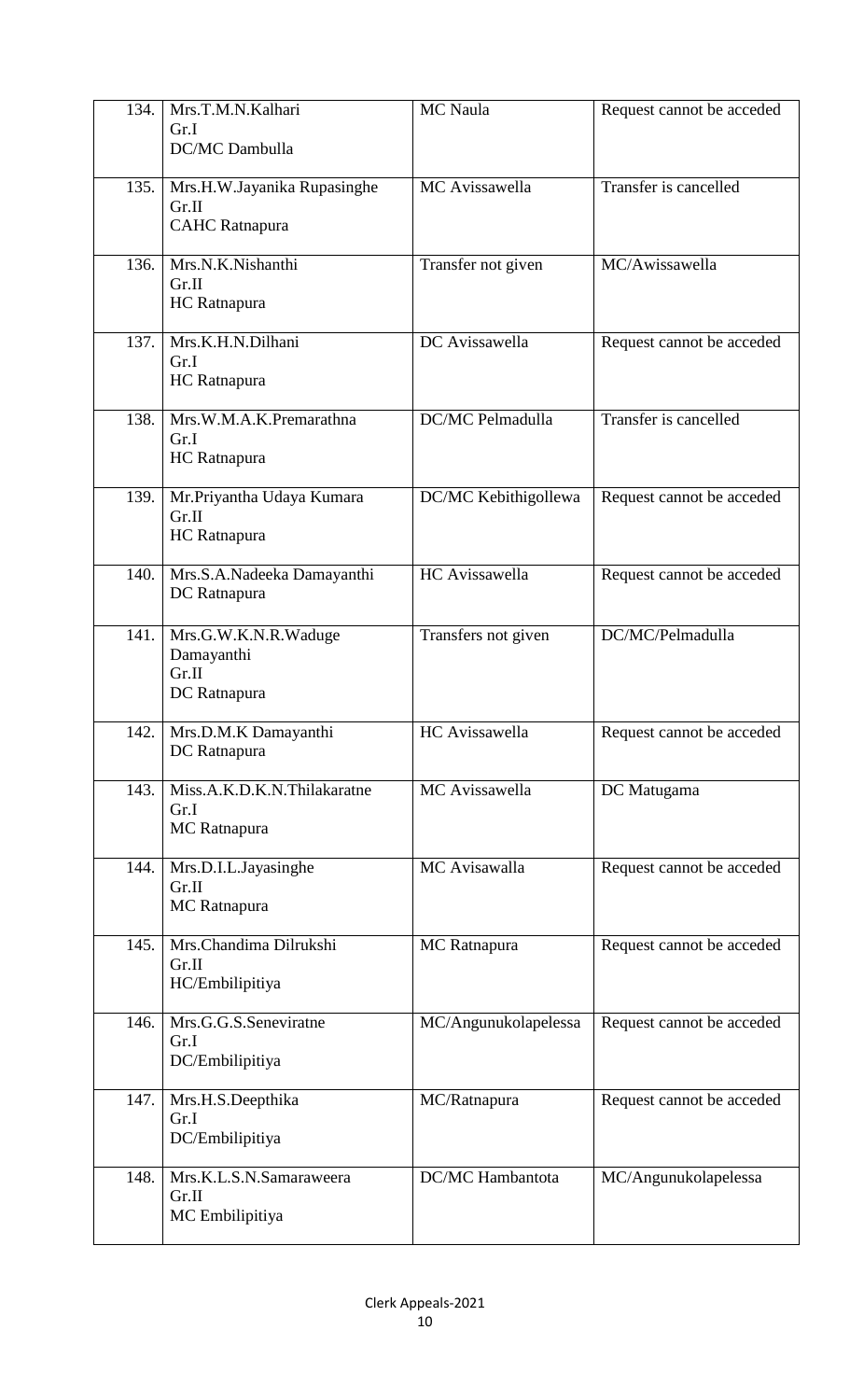| 149. | Mr.H.K.M.N.Senaratne<br>Gr.I<br>MC Embilipitiya          | DC/MC Hambantota       | Request cannot be acceded                              |
|------|----------------------------------------------------------|------------------------|--------------------------------------------------------|
| 150. | Mrs.D.M.I.Priyangani<br>Gr.II<br>MC Embilipitiya         | <b>CAHC</b> Ratnapura  | Request cannot be acceded                              |
| 151. | Mrs.S.R.M.D.A.I.Wijesekara<br>Gr.II<br>DC/MC Balangoda   | HC/Embilipitiya        | Request cannot be acceded                              |
| 152. | Mrs.B.H.Nayana Damayanthi<br>Gr.II<br>DC/MC Balangoda    | MC/Embilipitiya        | Request cannot be acceded                              |
| 153. | Mr.H.P.S.L.Premarathna<br>Gr.II<br><b>CAHC</b> Kegalle   | MC Polgahawela         | Request cannot be acceded                              |
| 154. | Mrs.E.P.S.C.Edirisinghe<br>Gr.I<br><b>CAHC</b> Kegalle   | <b>DC/MC</b> Mawanella | Request cannot be acceded                              |
| 155. | Mrs.P.M.C.S.Thilakarathne<br>Gr.I<br><b>CAHC</b> Kegalle | DC/MC Mawanella        | Request cannot be acceded                              |
| 156. | Mrs.E.C.S.C.Edirisinghe<br>Gr.I<br><b>CAHC</b> Kegalle   | DC/MC Mawanella        | Transfer is deferred for 03<br>months w.e.f.01.04.2021 |
| 157. | Mr.H.P.S.L.Premaratne<br>Gr.II<br><b>CAHC</b> Kegalle    | MC Polgahawela         | Transfer is deferred for 03<br>months w.e.f.01.04.2021 |
| 158. | Mr.U.D.W.E.Dasanayake<br>Gr.II<br>DC/MC Ruwanwella       | <b>HC</b> Kegalle      | Request cannot be acceded                              |
| 159. | Mr.I.P.A.Samarasekara<br>Gr.I<br>DC/MC Ruwanwella        | HC Avissawella         | Court of Appeal                                        |
| 160. | Mrs.D.I.Padmini<br>Gr.I<br>DC/MC Ruwanwella              | <b>CAHC</b> Kegalle    | Request cannot be acceded                              |
| 161. | Mrs.U.K.R.Udeni<br>Gr.III<br>DC/MC Ruwanwella            | Transfer not given     | DC/Ratnapura                                           |
| 162. | Mr.R.M.S.S.Algama<br>Gr.II<br>DC/Kurunegala              | DC/MC Wariyapola       | Request cannot be acceded                              |
| 163. | Miss.A.P.S.Mendis<br>Gr.I<br>MC Kurunegala               | MC Nugegoda            | MC Mahara                                              |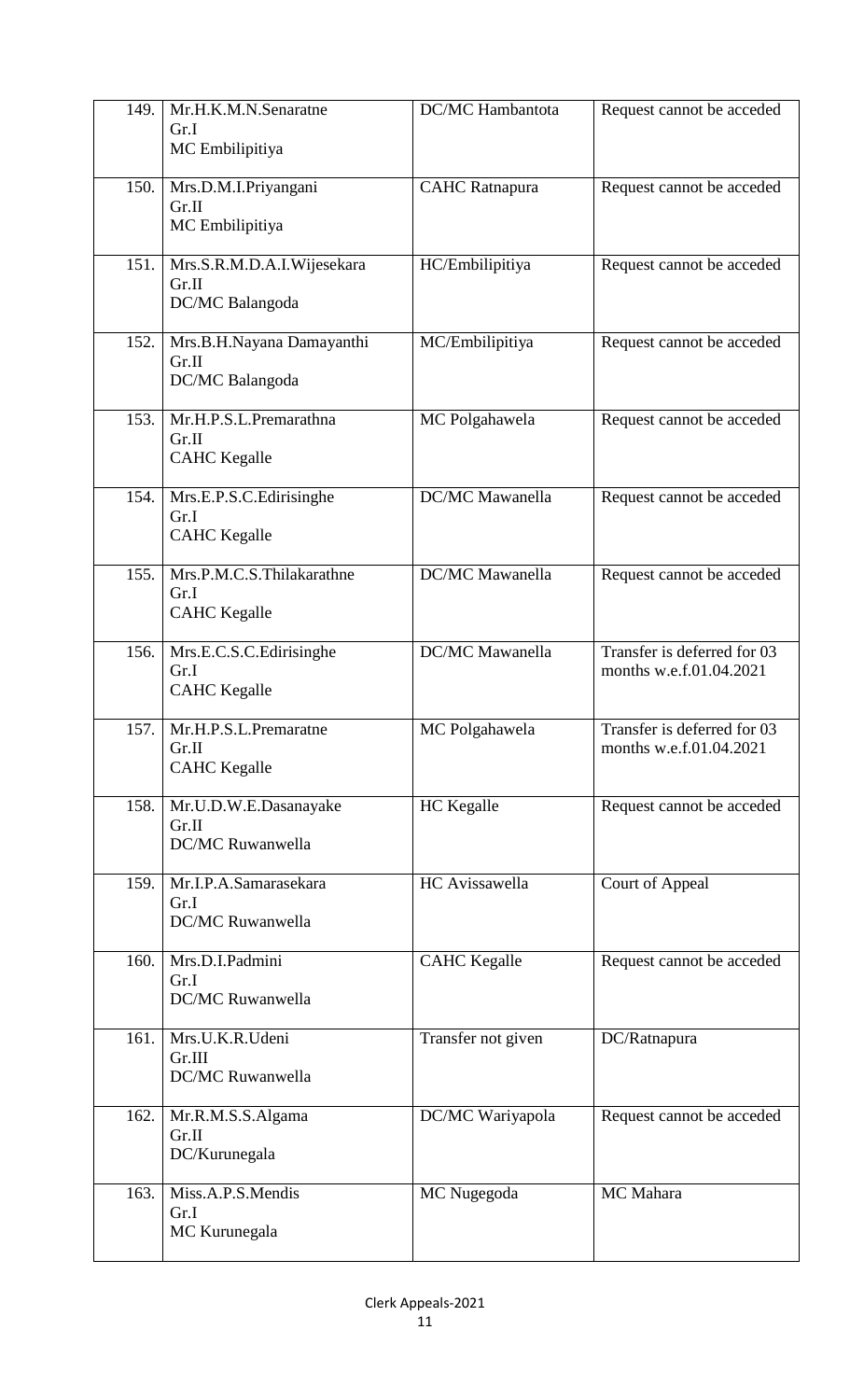| 164. | Mrs.K.D.G.Sandarenu<br>Gr.II<br>MC Kurunegala                             | DC/MC Dambulla       | Request cannot be acceded                                                             |
|------|---------------------------------------------------------------------------|----------------------|---------------------------------------------------------------------------------------|
| 165. | Mrs.K.P.D.Rajapaksha<br>Gr.I<br>HC Kuliyapitiya                           | DC/MC Nikaweratiya   | Request cannot be acceded                                                             |
| 166. | Mrs.D.M.A.K.Dasanayake<br>Gr.I<br>HC Kuliyapitiya                         | DC/MC Marawila       | Request cannot be acceded                                                             |
| 167. | Mr.S.A.G.Ranatunga<br>Gr.II<br>DC Kuliyapitiya                            | <b>CAHC</b> Negombo  | Request cannot be acceded                                                             |
| 168. | Mrs.R.M.N.Gunathilake<br>Gr.III<br>DC Kuliyapitiya                        | Transfer not given   | Request cannot be acceded                                                             |
| 169. | Mrs.R.M.R.Kanchanamalee<br>Gr.I<br>MC Kuliyapitiya                        | DC/MC Nikaweratiya   | DC/MC Wariyapola                                                                      |
| 170. | Mrs.D.M.L.P.Pieris<br>Gr.II<br>MC Kuliyapitiya                            | DC/MC Nikaweratiya   | MC Hettipola                                                                          |
| 171. | Mrs.D.W.N.S.P.Dandeniya<br>Gr.II<br>DC/MC Wariyapola                      | <b>DC/MC</b> Maho    | Request cannot be acceded                                                             |
| 172. | Mrs. Theja Prabhani Rajaratne<br>Gr.II<br>DC/MC Nikaweratiya              | MC Kuliyapitiya      | MC/Kurunegala<br>(Transfer is deferred until<br>further notice)                       |
| 173. | Mrs.J.H.M.Sahara Jayampathi<br>Karunanayake<br>Gr.I<br>DC/MC Nikaweratiya | MC Kuliyapitiya      | HC/Kurunegala<br>(Transfer is deferred until<br>further notice))                      |
| 174. | Mr.B.L.N.Kithsiri<br>Gr.II<br><b>HC Chilaw</b>                            | HC Kuliyapitiya      | Request cannot be acceded                                                             |
| 175. | Mr.M.A.S.Chandrasoma<br>Gr.II<br>DC/MC Chilaw                             | <b>DC/MC Puttlam</b> | Request cannot be acceded                                                             |
| 176. | Mr.M.K.P.Dinesa<br>Gr.II<br><b>HC</b> Puttlam                             | DC Colombo           | Request cannot be acceded                                                             |
| 177. | Mrs.D.M.N.S.Ratnayake<br>Gr.II<br>HC/Puttalam                             | DC/Anuradhapura      | Transfer given to<br>DC/Anuradhapura is<br>deferred for 06 months<br>w.e.f.01.04.2021 |
| 178. | Mrs.W.S.Rodrigo<br>Gr.II<br>HC/Puttlam                                    | DC/MC/Marawila       | Transfer given to<br>DC/MC/Marawila<br>is deferred for 06 months<br>w.e.f.01.04.2021  |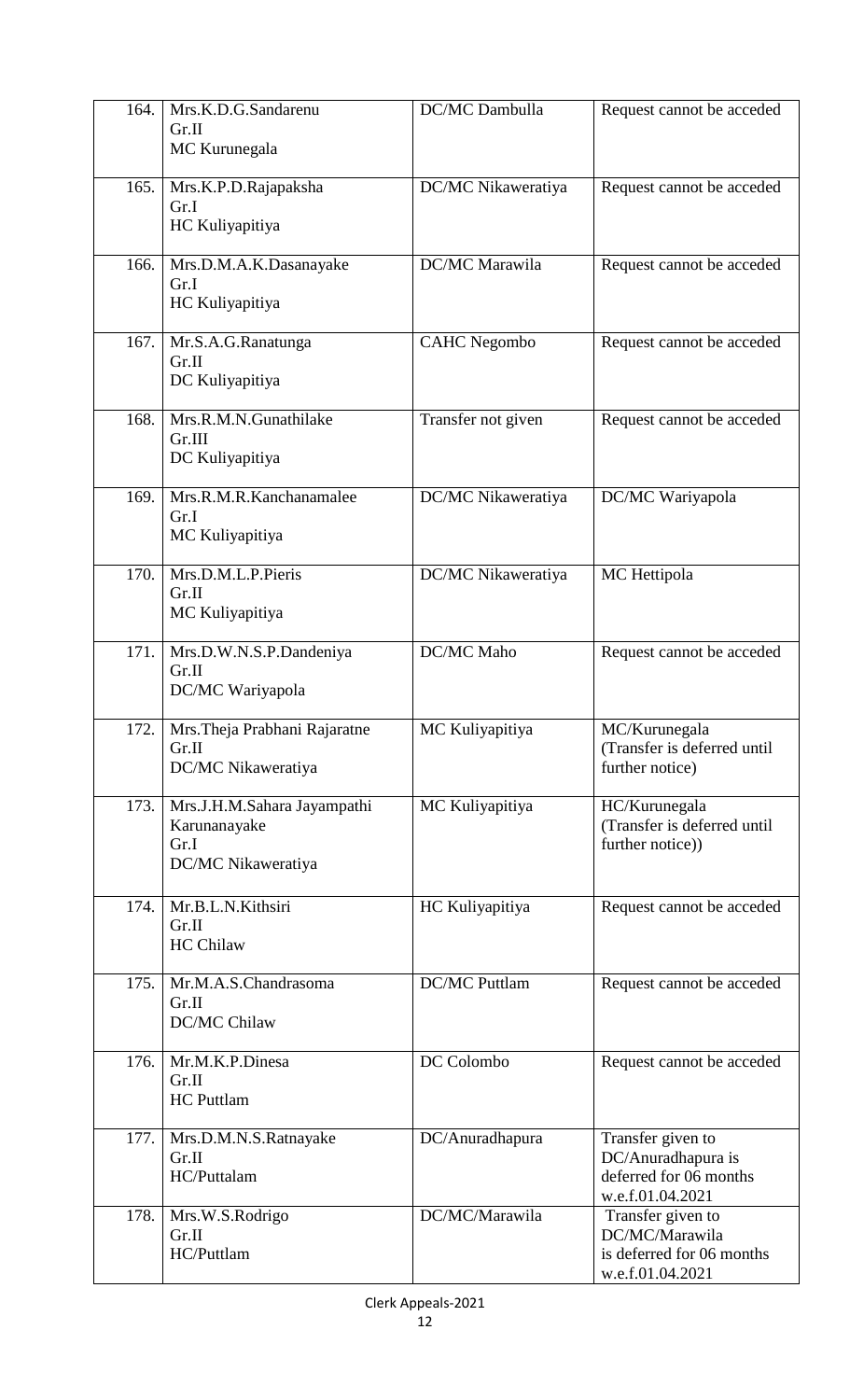| 179. | Mr.P.M.R.Weerasinghe<br>Gr.III<br>DC/MC Marawila         | MC Homagama         | Request cannot be acceded                                                                                        |
|------|----------------------------------------------------------|---------------------|------------------------------------------------------------------------------------------------------------------|
| 180. | Mrs.N.U.Jayasiri<br>Gr.II<br>HC Anuradhapura             | DC/MC Kekirawa      | Request cannot be acceded                                                                                        |
| 181. | Mrs.G.N.Seneviratne<br>Gr.II<br>HC Anuradhapura          | DC/MC Kebitigollewa | Transfer is deferred until<br>30.04.2021.                                                                        |
| 182. | Mrs.U.U.Rajakaruna<br>Gr.II<br>DC Anuradhapura           | MC Galgamuwa        | Request cannot be acceded                                                                                        |
| 183. | Mrs.A.M.S.L.Attanayake<br>Gr.III<br>MC/Anuradhapura      | Transfer not given  | Request cannot be acceded                                                                                        |
| 184. | Mr.D.Dharmasena<br>Gr.II<br>MC/Anuradhapura              | CAHC/Vavuniya       | Request cannot be acceded                                                                                        |
| 185. | Mr.L.M.T.Bandara<br>Gr.II<br>DC/MC Kebitigollewa         | HC/Vavuniya         | Request cannot be acceded<br>(Transfer given to<br>HC/Vavuniya is deferred<br>for 03 months<br>w.e.f.01.04.2021) |
| 186. | Mrs.G.S.A.Wimalasena<br>Gr.III<br>DC/MC Kekirawa         | Transfer not given  | Request cannot be acceded                                                                                        |
| 187. | Mrs.C.M.H.M.Dissanayake<br>Gr.II<br>DC/MC Kekirawa       | DC/MC Dambulla      | Request cannot be acceded                                                                                        |
| 188. | Mrs.H.H.J.Uditha<br>Gr.II<br>DC/MC Kekirawa              | Transfer not given  | Request cannot be acceded                                                                                        |
| 189. | Mrs.R.G.P.Dharmaratne<br>Gr.III<br>DC/MC Kekirawa        | Transfer not given  | Request cannot be acceded                                                                                        |
| 190. | Mr.A.M.K.W.Seneviratne<br>Gr.I<br>HC/Polonnaruwa         | DC/MC Dambulla      | Request cannot be acceded                                                                                        |
| 191. | Mrs.L.K.G.D.Sandareka<br>Gr.II<br>HC Polonnaruwa         | DC/MC Hingurakgoda  | Request cannot be acceded                                                                                        |
| 192. | Mr.A.C.A.Salam<br>Gr.I<br>DC/MC Polonnaruwa              | Transfer not given  | Request cannot be acceded                                                                                        |
| 193. | Mrs.A.W.Sudeera Irashani<br>Gr.III<br>DC/MC Hingurakgoda | HC/Polonnaruwa      | Request cannot be acceded                                                                                        |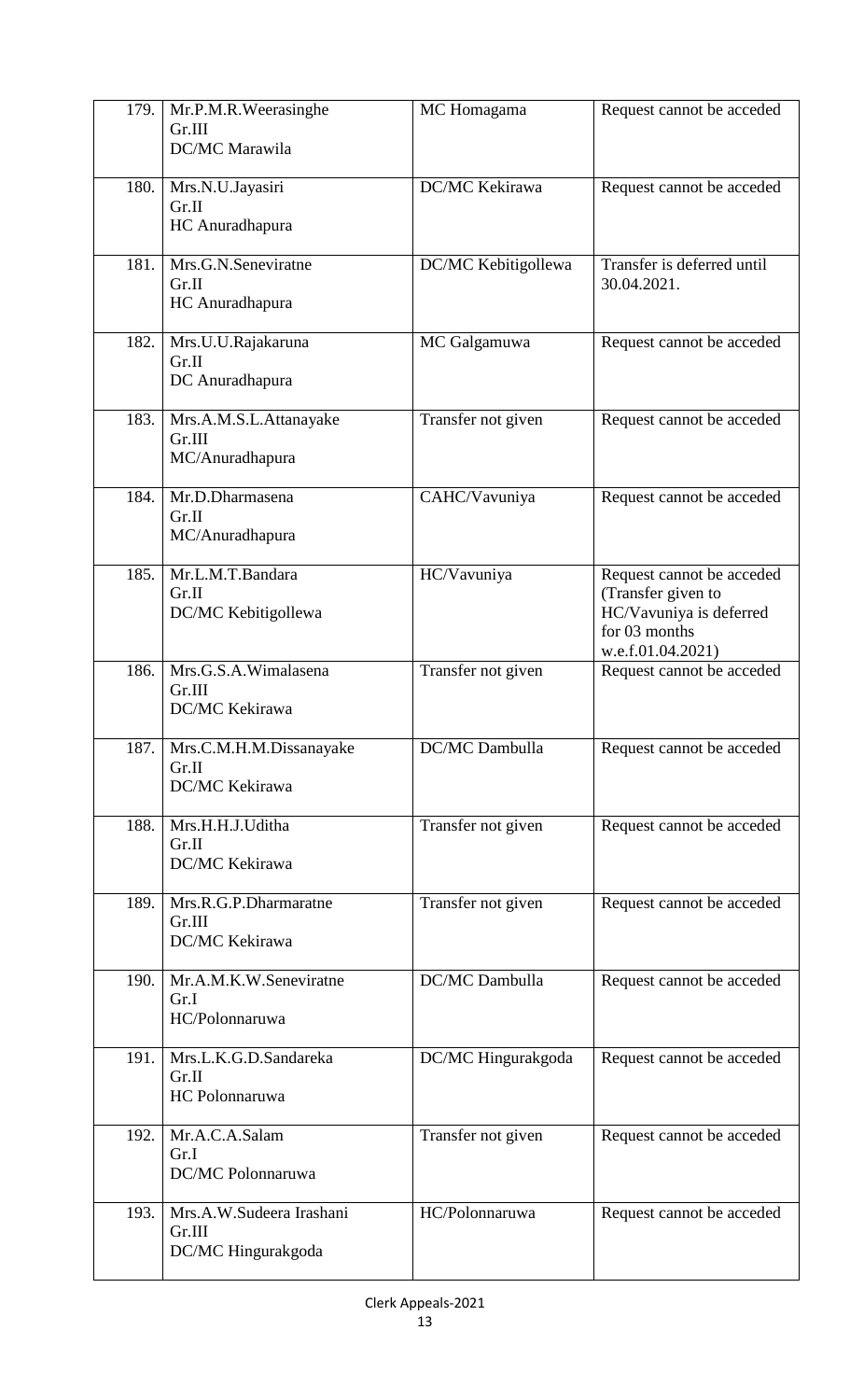| 194. | Mrs.K.P.R.K.Kumarage<br>Gr.II<br>MC Tambuttegama    | DC/MC Kekirawa     | Request cannot be acceded |
|------|-----------------------------------------------------|--------------------|---------------------------|
| 195. | Mrs.E.M.M.Ekanayake<br>Gr.I<br>MC Tambuttegama      | DC/MC Kekirawa     | Request cannot be acceded |
| 196. | Mrs.B.C.K.Kumari<br>Gr.II<br>HC/Badulla             | DC/Bandarawela     | Request cannot be acceded |
| 197. | Mrs.S.R.A.K.Jayamaha<br>Gr.II<br>HC Badulla         | Transfer not given | Request cannot be acceded |
| 198. | Mr.R.H.J.Pushpakaumara<br>Gr.III<br>DC/Badulla      | Transfer not given | Request cannot be acceded |
| 199. | Mr.K.P.R.Chaminda<br>Gr.II<br>DC Badulla            | Transfer not given | Request cannot be acceded |
| 200. | Mrs.P.S.T.A.P.Parakaduwa<br>Gr.II<br>MC Bandarawela | MC Badulla         | Request cannot be acceded |
| 201. | Mrs.L.A.P.Damayanthi<br>Gr.I<br>DC/Bandarawela      | CAHC/Badulla       | Request cannot be acceded |
| 202. | Mrs.W.M.Leelawathi<br>Gr.II<br>DC/Bandarawela       | MC/Badulla         | Request cannot be acceded |
| 203. | Mrs.G.D.B.I.K.Wijerathna<br>Gr.II<br>DC/Bandarawela | MC Badulla         | Request cannot be acceded |
| 204. | Mrs.K.H.Priyanthi<br>Gr.III<br>DC/MC Mahiyangana    | Transfer not given | DC/Badulla                |
| 205. | Mr.R.M.Dharmasena<br>Gr.II<br>HC Monaragala         | MC Siyambalanduwa  | Request cannot be acceded |
| 206. | Mrs.D.M.H.P.Dissanayake<br>Gr.III<br>HC Monaragala  | Transfer not given | Request cannot be acceded |
| 207. | Miss.K.S.Deepika<br>Gr.III<br>HC Monaragala         | Transfer not given | Request cannot be acceded |
| 208. | Mrs.B.P.Rupasinghe<br>Gr.III<br>DC/MC Wellawaya     | MC Badulla         | Request cannot be acceded |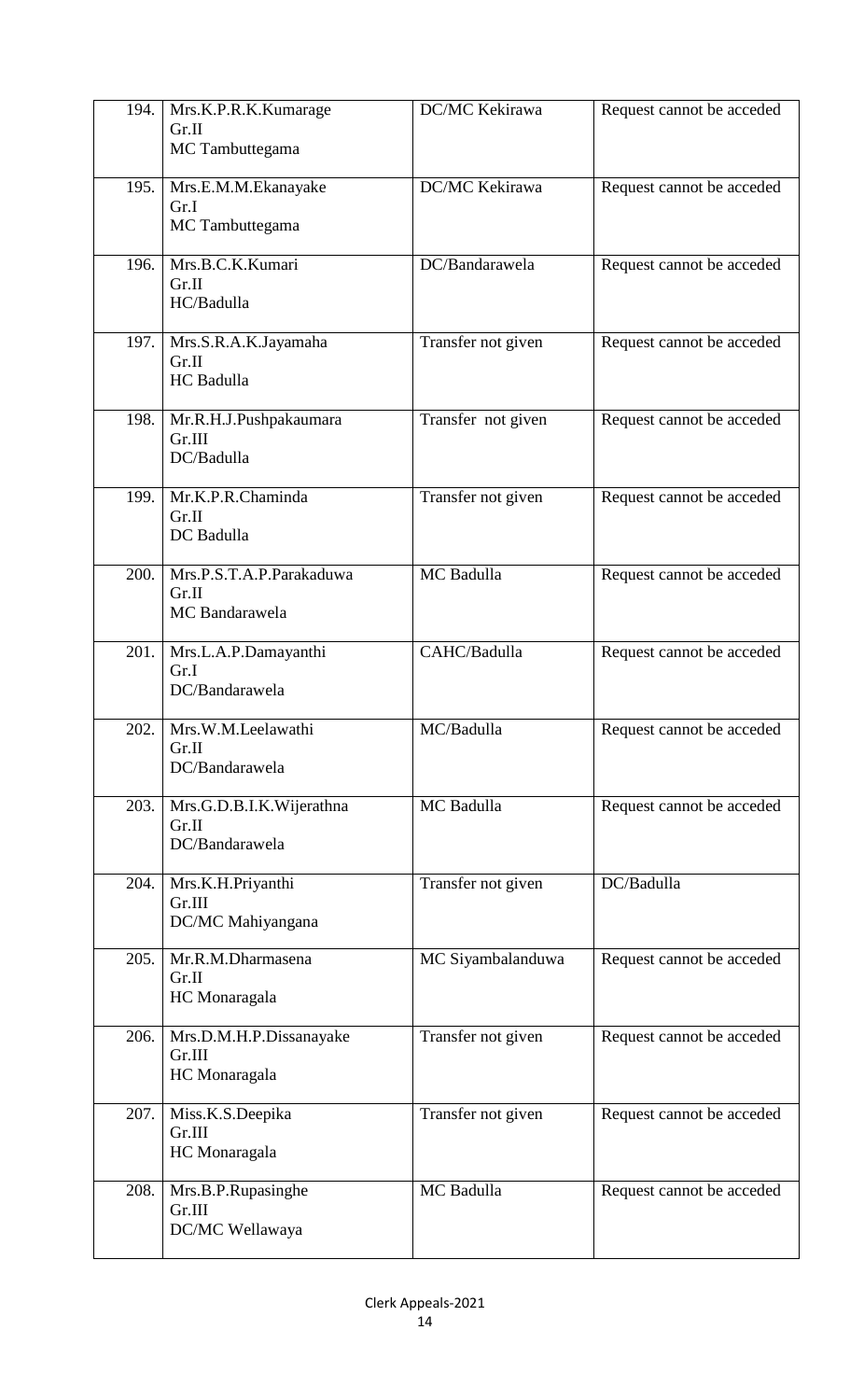| 209. | Mrs.R.P.Sirimalee<br>Gr.I<br>DC/MC Wellawaya                  | MC Badulla                                                          | Request cannot be acceded                                                    |
|------|---------------------------------------------------------------|---------------------------------------------------------------------|------------------------------------------------------------------------------|
| 210. | Mr.G.L.A.W.S.B. Liyana<br>Arachchi<br>Gr.I<br>DC/MC Wellawaya | HC Monaragala                                                       | Request cannot be acceded                                                    |
| 211. | Mr.W.A.I.Prabhath<br>Gr.III<br>MC Bibila                      | Transfer not given                                                  | Request cannot be acceded                                                    |
| 212. | Mr.K.H.H.A.S.Abeyrathne<br>Gr.II<br>MC Bibila                 | DC/MC Mahiyangana                                                   | Request cannot be acceded                                                    |
| 213. | Mr.K.A.P.Kumara<br>Gr.III<br>HC Ampara                        | Transfer not given                                                  | Request cannot be acceded                                                    |
| 214. | Mr.D.M.S.A.Dissanayake<br>Gr.III<br>HC Ampara                 | Transfer not given                                                  | Request cannot be acceded                                                    |
| 215. | Mrs.U.H.C.Perera<br>Gr.I<br>HC Ampara                         | MC Kalmunai                                                         | Request cannot be acceded<br>and Transfer is deferred<br>until futher notice |
| 216. | Mr.D.M.A.S.Dissanayake<br>Gr.I<br>HC Ampara                   | MC Siyambalanduwa<br>(Transfer is deferred<br>until further notice) | Request cannot be acceded<br>and Transfer is deferred<br>until futher notice |
| 217. | Mrs.K.L.D.R.C.Seneviratne<br>Gr.II<br>HC Ampara               | MC Siyambalanduwa<br>(Transfer is deferred<br>until further notice) | Request cannot be acceded<br>and Transfer is deferred<br>until futher notice |
| 218. | Mr.K.R.R.S.Kumara<br>Gr.I<br>DC/MC Ampara                     | <b>DC</b> Kalmunai                                                  | Transfer is cancelled                                                        |
| 219. | Mr.P.Buddhika Kumara<br>Gr.II<br>DC/MC Dehiattakandiya        | Transfer not given                                                  | Request cannot be acceded                                                    |
| 220. | Mr.R.B.S.Gunawardhana<br>Gr.II<br>DC/MC Dehiattakandiya       | Transfer not given                                                  | DC/MC Mahiyanganaya<br>(Transfer is deferred until<br>further notice)        |
| 221. | Mr.K.G.K.N.K.Kolhena<br>Gr.III<br>DC/MC Dehiattakandiya       | Transfer not given                                                  | Request cannot be acceded                                                    |
| 222. | Mrs.M.M.A.P.Kumari<br>Gr.II<br>DC/MC Dehiattakandiya          | DC/MC Mahiyangana                                                   | Transfer is cancelled                                                        |
| 223. | Mr.I.M.Nabrees<br>Gr.II<br><b>DC/MC Potuvil</b>               | Transfer not given                                                  | DC/Kalmunai<br>(Transfer is deferred until<br>further notice)                |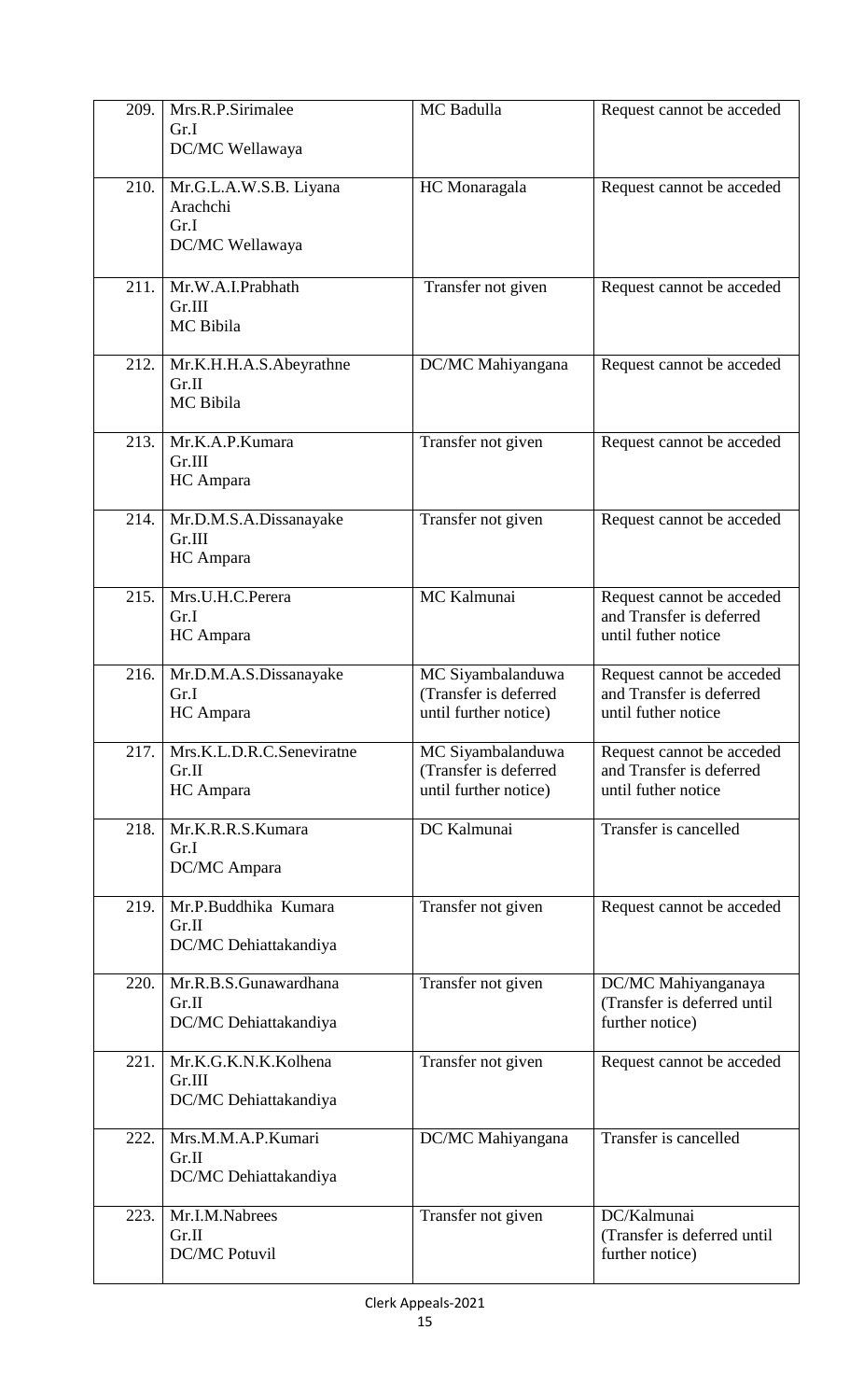| 224. | Mr.A.M.M.Nazeer<br>Gr.I<br><b>DC/MC Potuvil</b>        | DC/MC Ampara              | MC /Kalmunai                                            |
|------|--------------------------------------------------------|---------------------------|---------------------------------------------------------|
| 225. | Mr.P.Jeyaprashath<br>Gr.II<br>MC Akkaraipattu          | <b>DC/MC Pottuvil</b>     | DC/MC/Ampara                                            |
| 226. | Mr.V.Loganathan<br>Gr.II<br><b>HC</b> Batticaloa       | MC Sammanturai            | Request cannot be acceded                               |
| 227. | Mr.C.M.Masoon<br>Gr.III<br>HC/Batticaloa               | Transfer not given        | Request cannot be acceded                               |
| 228. | Miss. J.Dhadsha<br>Gr.II<br>DC Batticaloa              | <b>DC/MC</b> Valachchenai | Request cannot be acceded                               |
| 229. | Mrs. Tharshini Pradeep<br>Gr.I<br>DC Batticaloa        | DC/MC Valachchenai        | Request cannot be acceded                               |
| 230. | Mr.S.Shiyamraj<br>Gr.II<br><b>MC</b> Batticaloa        | MC Akkaraipattu           | Request cannot be acceded                               |
| 231. | Mr.M.H.Fazeel<br>Gr.III<br><b>MC</b> Batticaloa        | DC/MC Amapara             | Transfer is deferred for 03<br>months w.e.f.01.04.2021. |
| 232. | Mr.R.Senthuran<br>Gr.II<br>DC/MC Valachchenai          | MC Sammanturai            | DC/Batticaloa                                           |
| 233. | Mrs.E.A.I.D.Palika<br>Gr.I<br><b>CAHC Trincomalee</b>  | <b>DC/MC Mutur</b>        | DC/MC/Kantale                                           |
| 234. | Mrs.K.Thatchayenee<br>Gr.I<br><b>CAHC Trincomalee</b>  | <b>DC/MC Mutur</b>        | Request cannot be acceded                               |
| 235. | Mr.M.Sivakumar<br>Gr.III<br>DC Trincomalee             | Transfer not given        | Request cannot be acceded                               |
| 236. | Mr.A.Kosasi<br>Gr.III<br>DC Trincomalee                | Transfer not given        | Request cannot be acceded                               |
| 237. | Mrs.E.M.G.Rajapaksha<br>Gr.II<br>MC/Trincomalee        | <b>DC/MC Kantale</b>      | DC/MC/Muthur                                            |
| 238. | Mrs.T.H.K.S.Nilaweera<br>Gr.I<br><b>MC</b> Trincomalee | <b>DC/MC Mutur</b>        | Transfer is cancelled                                   |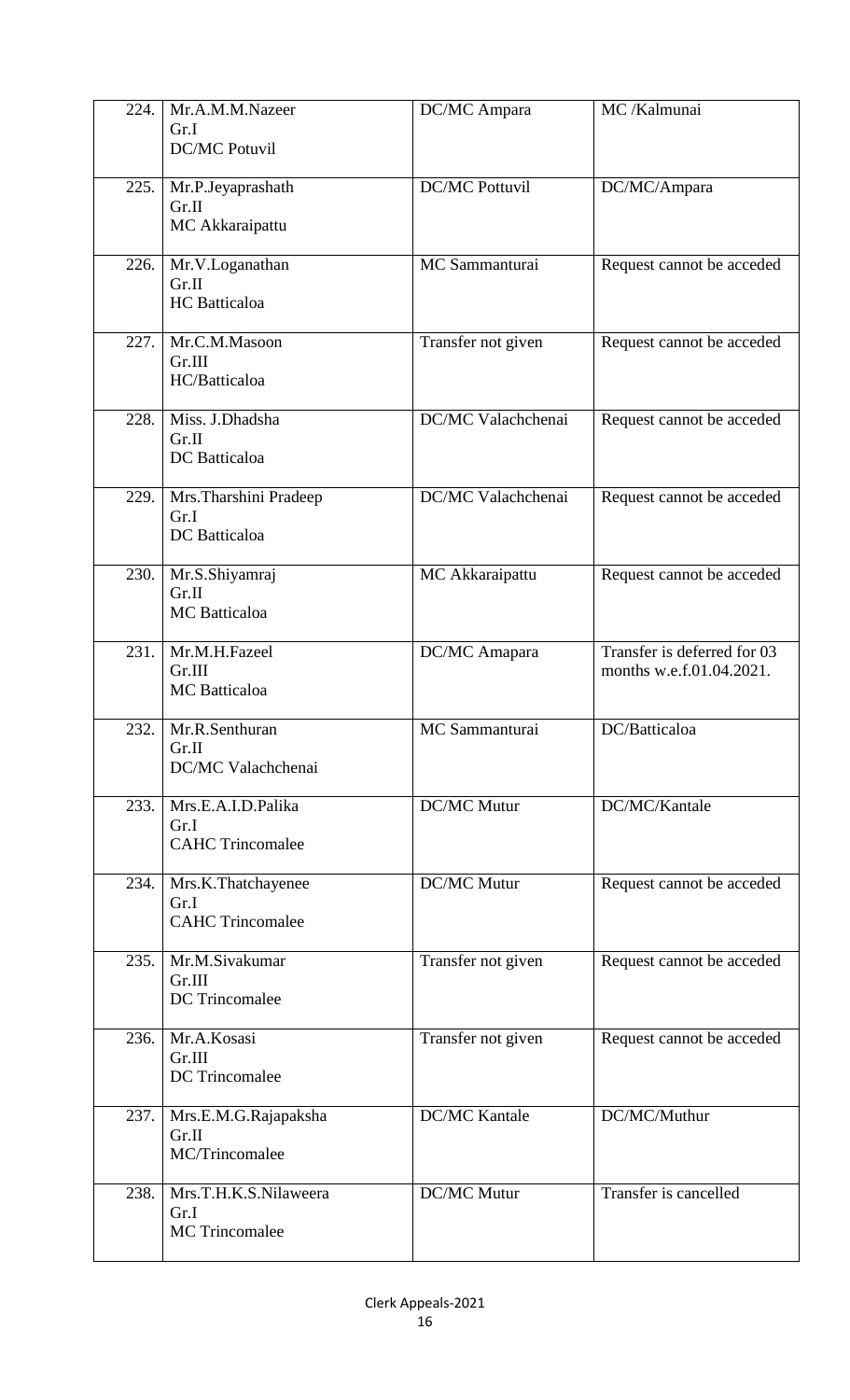| 239. | Mr.T.P.Fernando<br>Gr.II<br>DC/MC Mutur                    | <b>DC/MC</b> Kantale  | MC/Trincomalee                                              |
|------|------------------------------------------------------------|-----------------------|-------------------------------------------------------------|
| 240. | Mrs.P.M.K.Priyangika<br>Gr.II<br><b>DC/MC Kantale</b>      | Transfer not given    | Request cannot be acceded                                   |
| 241. | Mrs.Sasirega Balasri<br>Gr.II<br><b>DC/MC</b> Mallakam     | <b>MC Point Pedro</b> | DC/MC/Kayts                                                 |
| 242. | Mr.R.Susigaran<br>Gr.II<br>CAHC Jaffna                     | DC/MC Kytes           | Transfer is deferred for 06<br>months w.e.f.01.04.2021.     |
| 243. | Mrs. Karnika Jegatheeswara<br>Sharma<br>Gr.II<br>MC Jaffna | DC/MC Mallakam        | Request cannot be acceded                                   |
| 244. | Mr.N.Kalairuban<br>Gr.III<br>Juv.MC Jaffna                 | <b>MC</b> Trincomalee | Transfer is cancelled                                       |
| 245. | Mr.A.Roobaraj<br>Gr.III<br>HC/Mannar                       | Transfer not given    | Request cannot be acceded                                   |
| 246. | Mr.K.Ruthra<br>Gr.III<br>HC/Mannar                         | Transfer not given    | Request cannot be acceded                                   |
| 247. | Mr.S.Mayuran<br>Gr.III<br>DC/MC Mannar                     | Transfer not given    | Request cannot be acceded                                   |
| 248. | Mr.J.D.Kolasiyar<br>Gr.III<br>DC/MC Mannar                 | Transfer not given    | Request cannot be acceded                                   |
| 249. | Mr.V.Kandeepan<br>Gr.III<br>DC/MC Mannar                   | Transfer not given    | Request cannot be acceded                                   |
| 250. | Mrs.K.Thayalarathy<br>Gr.II<br>DC/MC Kilinochchi           | <b>MC Point Pedro</b> | DC/Jaffna                                                   |
| 251. | Mr.K.Uruthirakumar<br>Gr.III<br>HC Vavuniya                | Transfer not given    | Request cannot be acceded                                   |
| 252. | Mr.V.Vijayaruban<br>Gr.III<br>HC Vavuniya                  | Transfer not given    | Request cannot be acceded                                   |
| 253. | Mr.K.Kajan<br>Gr.III<br>HC Vavuniya                        | Transfer not given    | HC/Jaffna<br>(Transfer is deferred until<br>further notice) |